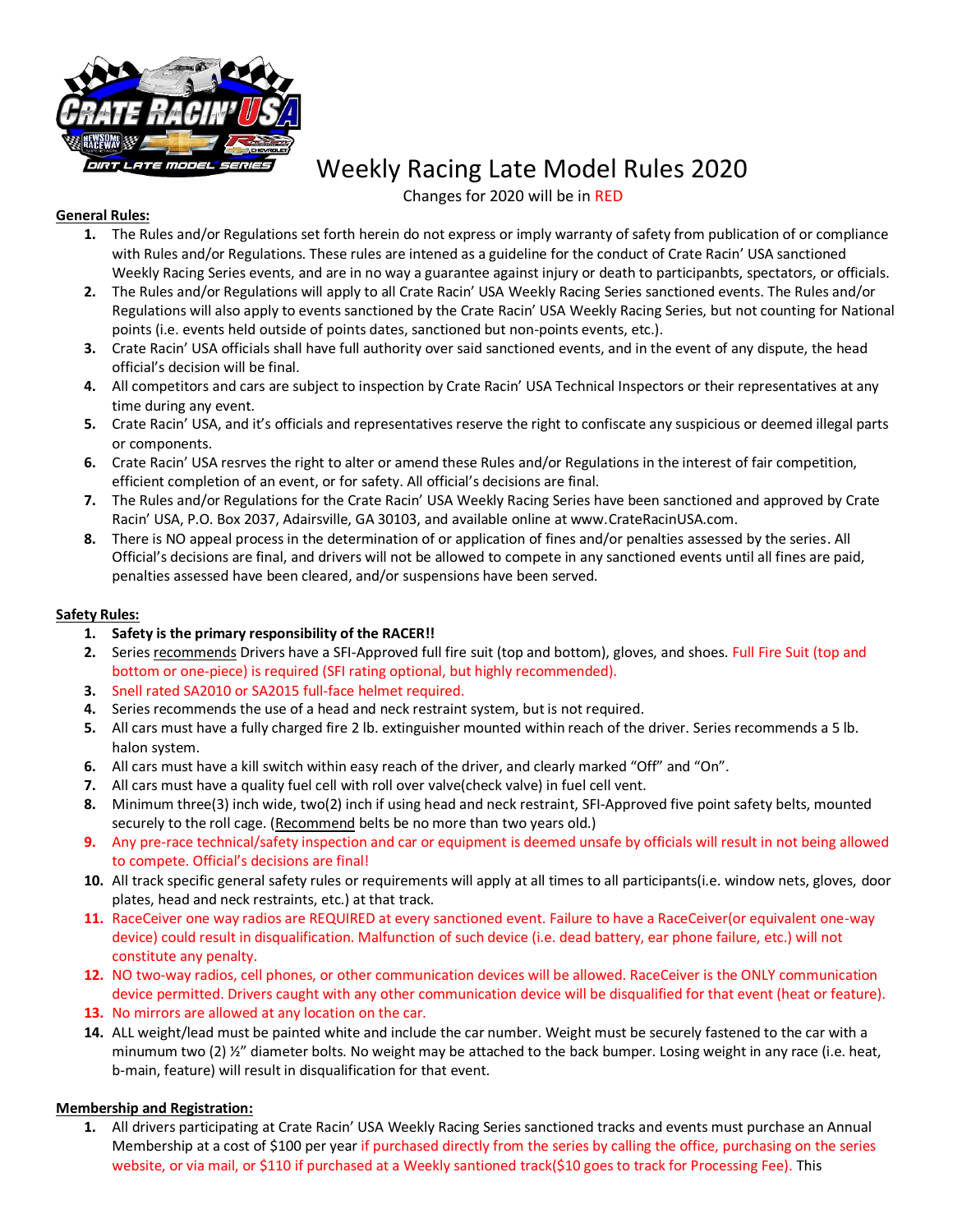membership makes the driver eligible for any National Touring Series and/or Weekly Racing Series points fund monies and contingency awards.

- **2.** A driver may purchase Temporary Membership at a cost of \$25 per race to compete on a race-by-race basis.
- **3.** Any driver competing at a National Touring Series and/or Weekly Racing Series Sanctioned race track/event must complete the required Membership Application in its entirety, and pay the required race entry fee before being allowed to enter, pill draw, or present their car for technical inspection.
- **4.** Drivers and/or car owners may be required to complete W9 tax information for certain speedways before receiving payout at that event. This will be as required by each sanctioned event.

#### **Series Decal Requirements:**

- **1.** The following are **REQUIRED**: Series decal will be required to be placed on the upper front of the door under the pillar post, on each side. Chevrolet Performance, VP Racing Fuels, VP Racing Lubricants must be placed in clear view on each side of the car, drivers may choose to avoid interferance with personally obtained sponsors (rear sail panel, bottom of door, etc.). Hoosier Racing Tire sticker must be placed above the rear tire wheel well on each side.
- **2.** Certain other manufacturers will award Contingency Prizes and/or Money. To receive these awards, the manufacturer's decal must be displayed on each side of the car. Cars will be checked by track and series personnel to verify appropriate decals are in place.

#### **Technical Rules and Regulations:**

It is the obligation of each participant to ensure their conduct and equipment are in compliance with all applicable rules and procedures, as they may be amended. Any amendment(s) will supersede any previous rules regarding that aspect of competition. An amendment is effective from the date it is added to the official rules regardless of when a competitor receives notice.

Any new components (i.e. engine, suspension, body, frame, etc.) utilized in competition must be approved by Crate Racin' USA officials before being allowed in competition.

Failure to receive prior approval for any component may result in disqualification, loss of points and money, and a suspension or fine of the series choosing.

#### **Engine Rules:**

- **1.** Chevrolet Performance Part #88958602/19258602/88858602 (CT 350) commonly referred to as "602" engine and/or Chevrolet Performance Part #88958604/19318604 (CT400) commonly referred to as "604" engine.
- **2. Weights:**
	- **a.** CT 350 or "602" 2,200 lbs.
	- **b.** CT 400 or "604"  $2,300$  lbs.
	- **c.** 1 lb. per lap burn off during any race (Heat, B-Main, Feature, etc.)
	- **d.** Cars MUST weight required weight with NO BURNOFF for qualifying.
- **3.** These engines are sealed at the intake manifold, cylinder head, front cover, and oil pan with special twist off bolt heads or Chevrolet Performance cap seals, which are installed at the Chevrolet Performance factory.
- **4.** The ONLY seals allowed for competition are:
	- **a.** GM original twist off bolts
	- **b.** Chevrolet Performance cap seals,
	- **c.** Crate USA Gen IV(Green) and Gen V(Black) cable seals, RUSH cable seals, IMCA cable seals.
	- **d.** To compete with ANY other seal/sealing system contact Crate Racin' USA for approval.
- **5.** These sealed engines must not be altered, modified, or changed from factory specs. The sealed engines must remain intact and not tampered with.
- **6.** Any seals that have been removed or tampered with will make the engine illegal and not eligible for competition. The penalty for anyone tampering with seals, modifying any internal engine parts, or changing the parts from stock as delivered sealed from the factory will be subject to expulsion from racing in any Crate Racin' USA sanctioned event for the remainder of the season and future seasons, as determined by officials.
- **7.** No changes are allowed to the engine including the intake manifold, heads, valve covers, front cover, oil pan, harmonic balancer, or any other part(s) on or in the engine.
	- **a.** *After much research, Crate Racin' USA along with Chevrolet Performance officials determined that in some cases the original factory cylinder heads and valve springs do not meet the required correct install height. To correct this, shimming will be allowed to meet the correct install heights listed in the chart below. These updates are published in the Chevrolet Performance Technical/Specification Manual.*

| Valve Spring Specifications – New (Unused) |             |             |
|--------------------------------------------|-------------|-------------|
| <b>Description</b>                         | CT350 (602) | CT400 (604) |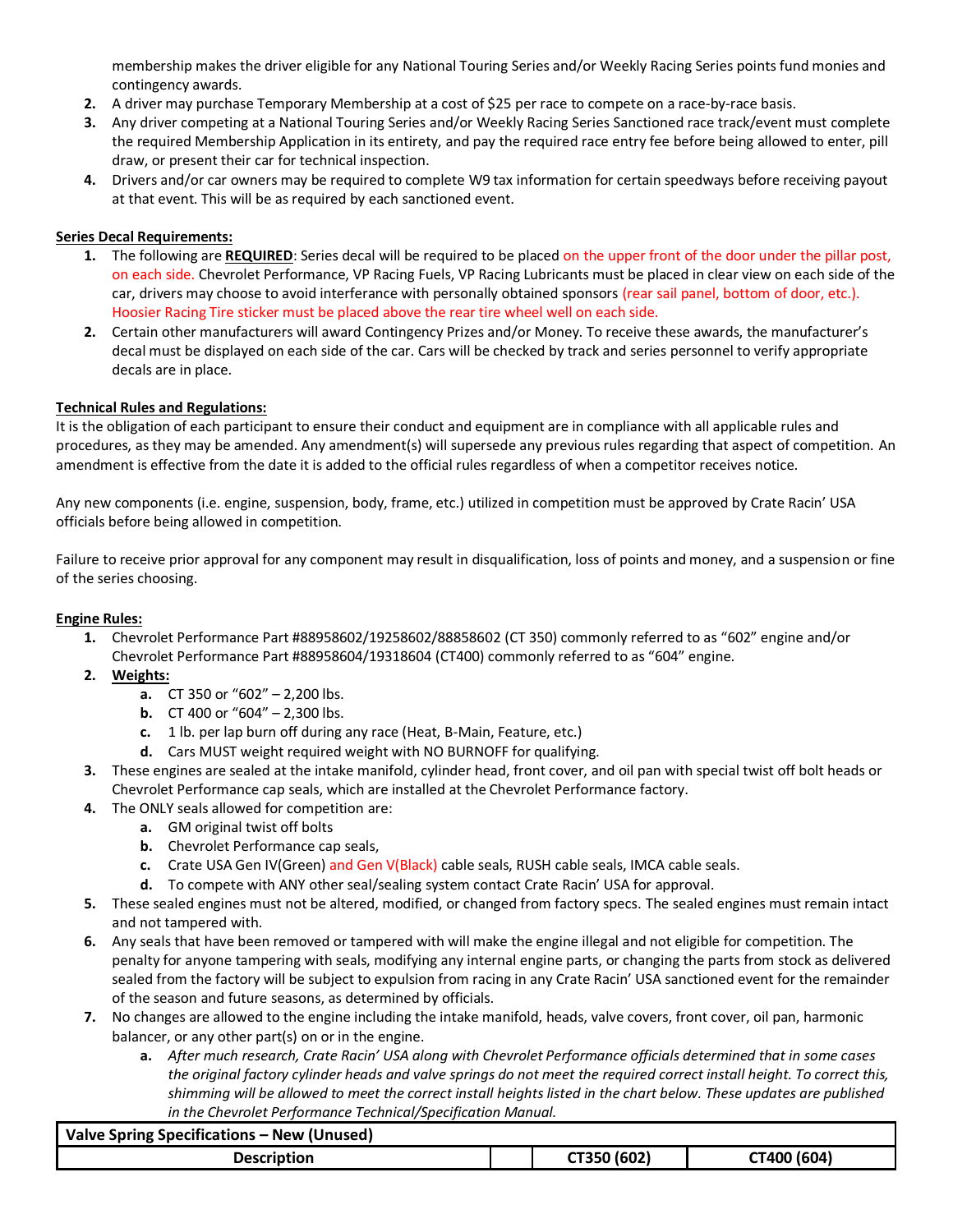| Valve Spring P/N                         |     | 10212811 | 12551483 |
|------------------------------------------|-----|----------|----------|
| <b>Diameter</b>                          | (A) | 1.250"   | 1.32''   |
| <b>Free Height</b>                       | (B) | 2.021"   | 2.145"   |
| <b>Installed Height</b>                  | (C) | 1.70''   | 1.78''   |
| Lbs. $@$ installed height $(+/- 4$ lbs.) | (D) | 80 lbs.  | 101 lbs. |
| <b>Open Height</b>                       | (E) | 1.270"   | 1.300"   |
| Open Pressure (+/- 8 lbs.)               | (F) | 195 lbs. | 260 lbs. |
| <b>Coil Bind</b>                         | (G) | 1.20''   | 1.21''   |
| <b>Wire Diameter</b>                     |     | .177''   | .178''   |

| CT 400 (604)                             | <b>Beehive Springs for Fastburn Heads</b> |  |  |
|------------------------------------------|-------------------------------------------|--|--|
|                                          |                                           |  |  |
| <b>Valvespring P/N</b>                   | 12625033 (Blue)                           |  |  |
| <b>Free Height</b>                       | 2.122"                                    |  |  |
| <b>Installed Height</b>                  | 1.780"                                    |  |  |
| Lbs. $@$ installed height $(+/- 4$ lbs.) | $98 + (-4.5)$ lbs.                        |  |  |
| <b>Open Height</b>                       | 1.300"                                    |  |  |
| Open Pressure (+/- 8 lbs.)               | $267 + (-13)$ lbs.                        |  |  |
| <b>Coil Bind</b>                         | 1.210"                                    |  |  |
| <b>Wire Diameter</b>                     | Ovate [4.29 x 5.37]                       |  |  |
| Retainer 19303149 (8 Pk)                 | Mass 11.9 g                               |  |  |
| Keeper 19302868 (16 Pk)                  | Mass $3.9 g$                              |  |  |
| Spring Seat 19303150 (8 Pk)              |                                           |  |  |
| Valve Spring Service 12499224 (16 Pk)    |                                           |  |  |

- **8.** No vacuum pumps. No evac systems of any type, including but not limited to the breather system style.
- **9.** Engine's Chevrolet Performance serial number, and when applicable, Crate USA build certification number, must be clearly visible to series technical inspectors.
- **10.** Driver's finishing in the top 5 may claim/purchase the engine of any car finishing ahead of them. Claim fee is \$6,000. Engine claimed will be just as it comes from Chevrolet Performance and WILL NOT include any accessories, carburetor, water or fuel pump, wires, distributor, etc. Refusal of claim will result in immediate disqualification and penalized the same as an engine that was found illegal inside the seal system (infraction penalty #1 below).

#### **Engine Infraction Penalties:**

- **1)** Any violation of the engine rules and/or factory specs inside the sealing system of the engine will result in the driver and/or owner being disqualified from that event and suspended from series competition for 365 days and pay a \$1,000 fine. After that period, the driver can only compete in series events with an engine equipped with original factory GM seal bolts, CP cap seals, or Crate USA seals from an authorized rebuilder approved and authorized by Crate Racin' USA officials. Driver and/or owner will be notified in writing of series' decision, via certified mail. All official's decisions are final.
- **2)** Any violation of the engine rules and/or factory specs outside the sealing system of the engine will result in the driver being disqualified from that event. Driver and/or owner may be suspended from series competition for up to but not more than 30 days and fined up to but not more than \$500 at series' officials' discretion. Driver and/or owner will be notified in writing of series decision. All decisions are final.

#### **Engine Protests and Claims:**

**1.** Protest fee for a complete tear down on an engine that finishes the feature event is \$1,300. Complete tear down is the only option available. The protest fee must be paid to the race director or technical director, in cash, within 10 minutes after the checkered flag has fallen on the feature. Must finish in the top 5 to be eligible to protest. \$300 will go to the series and/or track. Remainder of the protest money (\$1,000) will go to the winner of protest. **Any part or parts found to be illegal will be confiscated.**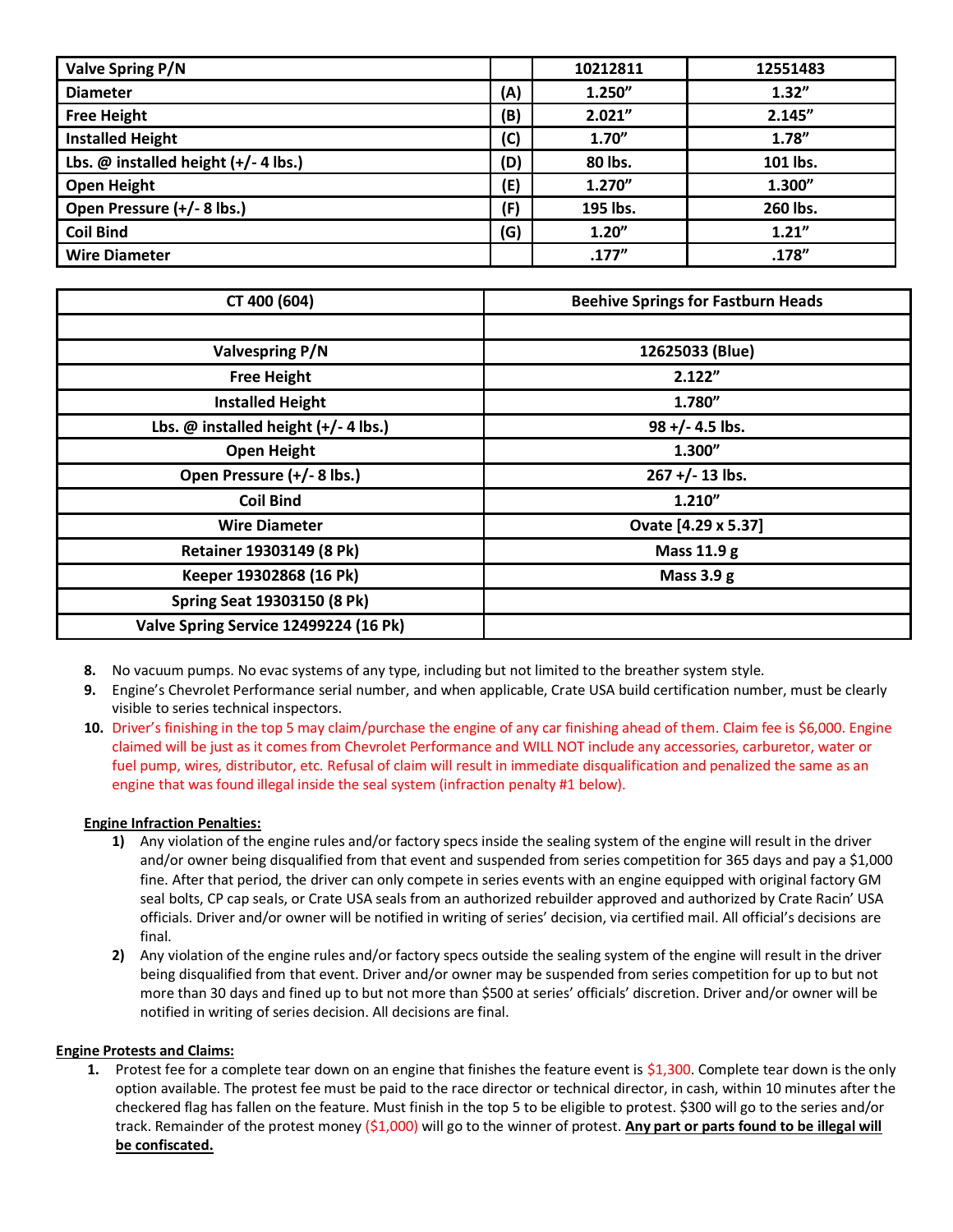2. Driver's finishing in the top 5 may claim/purchase the engine of any car finishing ahead of them. Claim fee is \$6,000. Engine claimed will be just as it comes from Chevrolet Performance and WILL NOT include any accessories, carburetor, water or fuel pump, wires, distributor, etc. Refusal of claim will result in immediate disqualification and penalized the same as an engine that was found illegal inside the seal system (infraction penalty #1 above). **Engine Claim Procedure:**

• Competitor, either driver or car owner, finishing in the top five of the feature race, must hand a Crate Racin' USA official \$6,000 cash within five (5) minutes after the checkered flag falls on the feature race.

- Engine will be removed and inspected by CRUSA officials upon being claimed. If legal, competitor claiming engine will receive the engine and will have to have engine re-sealed by a certified rebuilder of their choice. Series will provide seals for re-sealing. If engine is found to be illegal, driver being claimed will be penalized as outlined in infraction penalty #1 below and claiming driver will receive refund of their claim money.
- **3.** Any time an engine is protested, and driver/car owner accepts the protest and agrees to tear down, the engine being protested, along with the carburetor, must be removed and/or inspected immediately. Any refusal for removal, impound, or inspection will result in disqualification.
- **4.** There will be NO counter/reverse protesting or claims allowed (cannot protest or claim car finishing behind you).
- **5.** If an engine is torn down by series' and not protested by another driver, series will provide gasket set and Crate USA engine seals to the Certified Rebuilder of choice, of the driver being torn down.
- **6.** Only two (2) people from the car being protested, and the driver filing the protest will be allowed in the determined tech area during any tear down. Driver initiating the protest must be present, unless extreme circumstance and arrangement is made with officials. All official's decisions are final.
- **7.** Failure and/or refusal to tear down any engine or refusal to allow your car to be inspected by series officials at any time will result in a 365-day suspension and a fine in an amount to be determined by series officials.

#### **Engine Setback Rule:**

- **1.** Engine setback will be 6" from center of top ball joint to the #1 spark plug with a 1-inch tolerance.
- **2.** There will be a 50-pound penalty, mounted forward of the engine plate, for each 1/2" of setback beyond seven (7) inches.
- **3.** No cars with more than an eight (8) inch engine setback will be allowed to compete.

#### **Carburetor Rules:**

- **1.** One four (4) barrel carburetor only. Any manufacturer.
- **2.** Must have conventional, "Holley" style boosters. No tunable boosters. No individual cylinder tuning.
- **3.** Engine must be naturally aspirated.
- **4.** CT 400 (604) Engines may use one (1) carburetor spacer, one (1) inch, one-piece with .040 tolerance maximum) and two (2) standard paper gaskets (maximum 0.070 thick), one gasket between intake and spacer, and one gasket between spacer and carburetor.
- **5.** CT 350 (602) Engines may use one (1) carburetor spacer (two (2) inch, one-piece with .040 tolerance maximum) and two (2) standard paper gaskets (maximum 0.070 thick), one gasket between intake and spacer, and one gasket between spacer and carburetor.
- **6.** Spacer MUST NOT extend into intake manifold at any point.

#### **Distributor Rules:**

- **1.** Any standard distributor type electronic ignition allowed. MSD ok.
- **2.** No magnetos and No crank triggers.
- **3.** No electronic traction control devices allowed. Drivers finishing in the top 5 may protest another top 5 finishers box for \$100. Series keeps \$100 protest fee.

#### **Starter Rule:**

**1.** All cars must have a starter in working order.

#### **Water Pump Rules:**

- **1.** Cast or aluminum water pump permitted.
- **2.** No electric water pumps.

## **Exhaust Rules:**

- **1.** Collector type headers required. Must have four (4) tube into one (1) collector.
- **2.** Mufflers not required, UNLESS track mandates them. *If mandated, mufflers must have some type of internal noise dampening characteristics i.e. baffles, extruded holes, screen, chambered, etc. Mufflers must meet local speedway's noise decibel requirements.*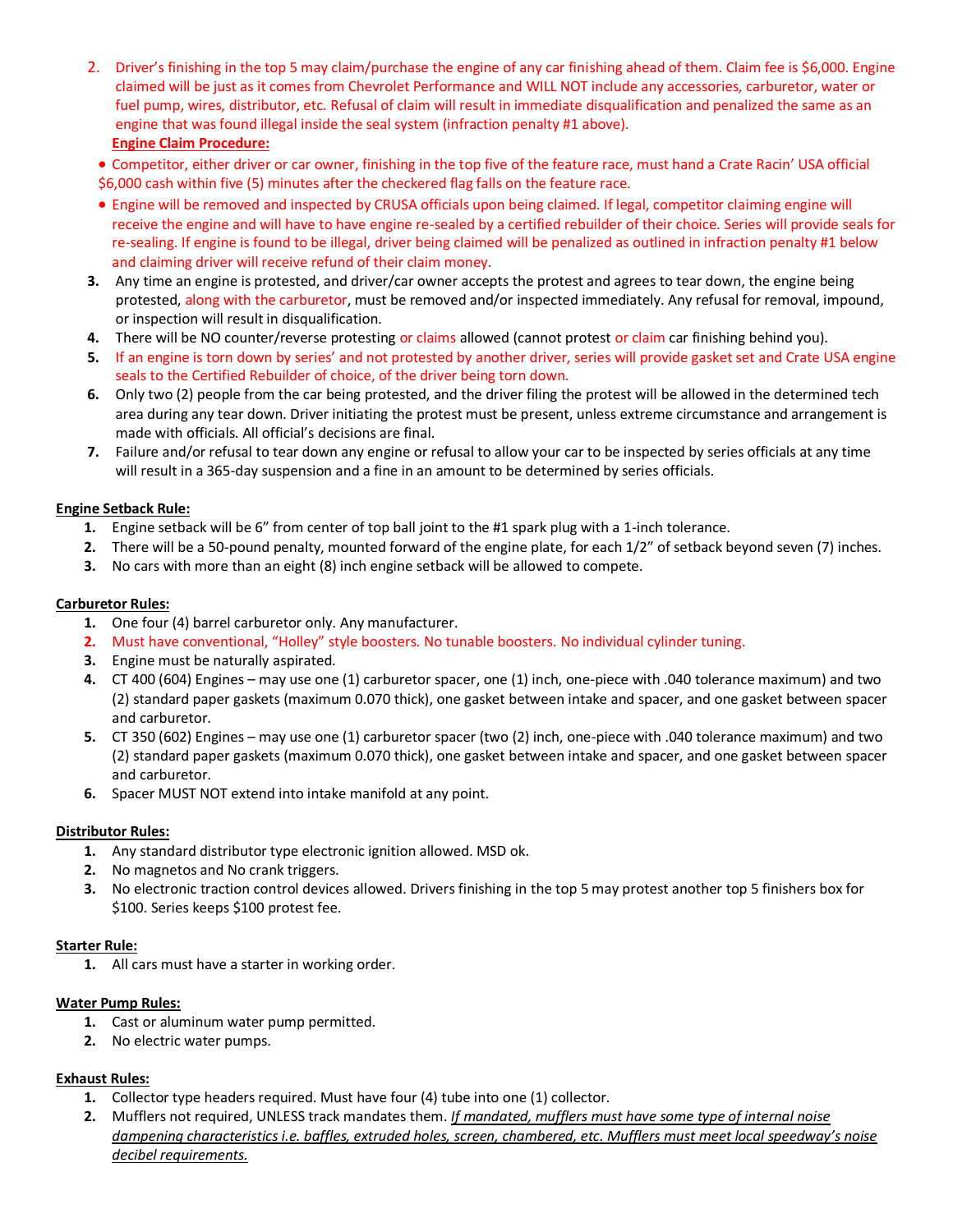- **3.** No tri-y headers or merged headers allowed.
- **4.** No square tube headers.

#### **Fuel, Fuel Cell, and Fuel Pump Rules:**

- **1.** An approved fuel cell, 32 gallon maximum, must be securely mounted in the trunk area of the car, inside a .20 gauge metal box supported by a minimum of 2" x 1/8" steel straps.
- **2.** Fuel cell must be completely visible from rear of car.
- **3.** Gasoline, Racing Gas, or E-85 fuel allowed. No methanol or alcohol. None of the following chemicals are allowed in any fuel used for competition: No nitrous oxide, propylene oxide, nitroethane, MTBE, hydrazine, or ethylhexanol.
	- **a.** Gasoline or Race Gas specific gravity NOT to exceed .744 at 60 degrees. Any gasoline or race gas with a specific gravity of .745 or greater will be disqualified. Fuel is subject to testing on site, or fuel samples may be taken and sent to an independent lab for testing.
	- **b.** E-85 specific gravity not to exceed .7855 at 60 degrees. Any E-85 with a specific gravity of .7856 or greater will be disqualified. Fuel is subject to testing on site, or fuel samples may be taken and sent to an independent lab for testing.
	- **c.** It is the competitor's responsibility to know what is being put into their fuel cell.
- **4. VP Racing Fuels and Lubricants is the Official Fuel and Lubricant of Crate Racin' USA. We encourage competitors to find your local VP Racing Fuel dealer as their products are proven to be most consistent and always "Makin Power".**
- **5.** Drivers finishing in the top 5 may protest the fuel of car or cars finishing ahead of them. Protest fee is \$150. Driver filing protest must have money with them and notify track or series official within 5 minutes of the checkered flag in that event. Fuel sample(s) will be taken and sent to an independent lab chosen by the series for testing. All official's decisions and lab results are final and official.
- **6. Penalties for any illegal fuel are as follows:**
	- **a. First Offense -** \$500 fine and 30-day suspension from any Crate Racin' USA sanctioned events
	- **b. Second Offense -** \$1,000 fine and 90-day suspension from any Crate Racin' USA sanctioned events
	- **c. Third Offense -** \$2,000 fine and 365-day suspension from any Crate Racin' USA sanctioned events.
	- **d. ALL OFFICIAL'S DECISIONS ARE FINAL, AND INDEPENDENT LAB USED WILL BE AT SERIES' DISCRETION.**
- **7.** Mechanical fuel pump only. Cam driven or belt driven.
- **8.** No electric fuel pumps.

#### **Body Rules:**

- **1.** Crate Racin' USA body rules will apply. See 2020 Body Diagram/Specifications at the end of this Rulebook for further body specifications.
- **2.** No raised or gurney lips of any type allowed on body.
- **3.** Doors and quarters must be flat or may have an outward roll. No doors or body panels allowed to be rolled inward.
- **4.** No tunneling of any type allowed underneath body, along frame, or around fuel cell area.
- **5.** Stone shield for remote oil filter or transmission is allowed. 24" x 24" maximum, located near rear engine plate.
- **6. Spoilers**
	- **a.** 8" maximum spoiler. Must be made of solid material such as Lexan, sheet aluminum, or material of equal strength.
	- **b.** Spoiler and spoiler supports should be made of equal material and size on all areas.
	- **c.** No open spoiler supports.
	- **d.** Spoiler height, width, and angle must always be the same for the entire area of the spoiler. No varying spoiler heights or spoiler angles.
- **7.** Roof supports or "C" pillars on both sides must be made of equal material.
- **8.** Window openings are allowed but must be the same size opening on left and right side. If clear Lexan is used, it must be used on both sides. BOTH sides have be either open or both sides must be closed.
- **9.** Curved or arced roof supports allowed. 3" maximum arc allowed at widest point. Will be checked with straight edge extended from roof edge to door edge.
- **10.** Cars may NOT run topless. Topless races will not count for points, unless approved in advance by Crate Racin' USA officials, in which drivers will be given notice. These exceptions will be a rare occasion, or long-standing event, and not acceptable on a regular basis.
- **11.** No mirrors at any location on the car.
- **12.** No Radios, or any type of two-way communication. RaceCeiver one-way communication is the ONLY communication device. Please see Safety Rules for more info.

#### **Frame Rules:**

- **1.** All frames must be of steel construction.
- **2.** Square or rectangular frame must have a minimum of 2" x 2" material, .083 wall thickness.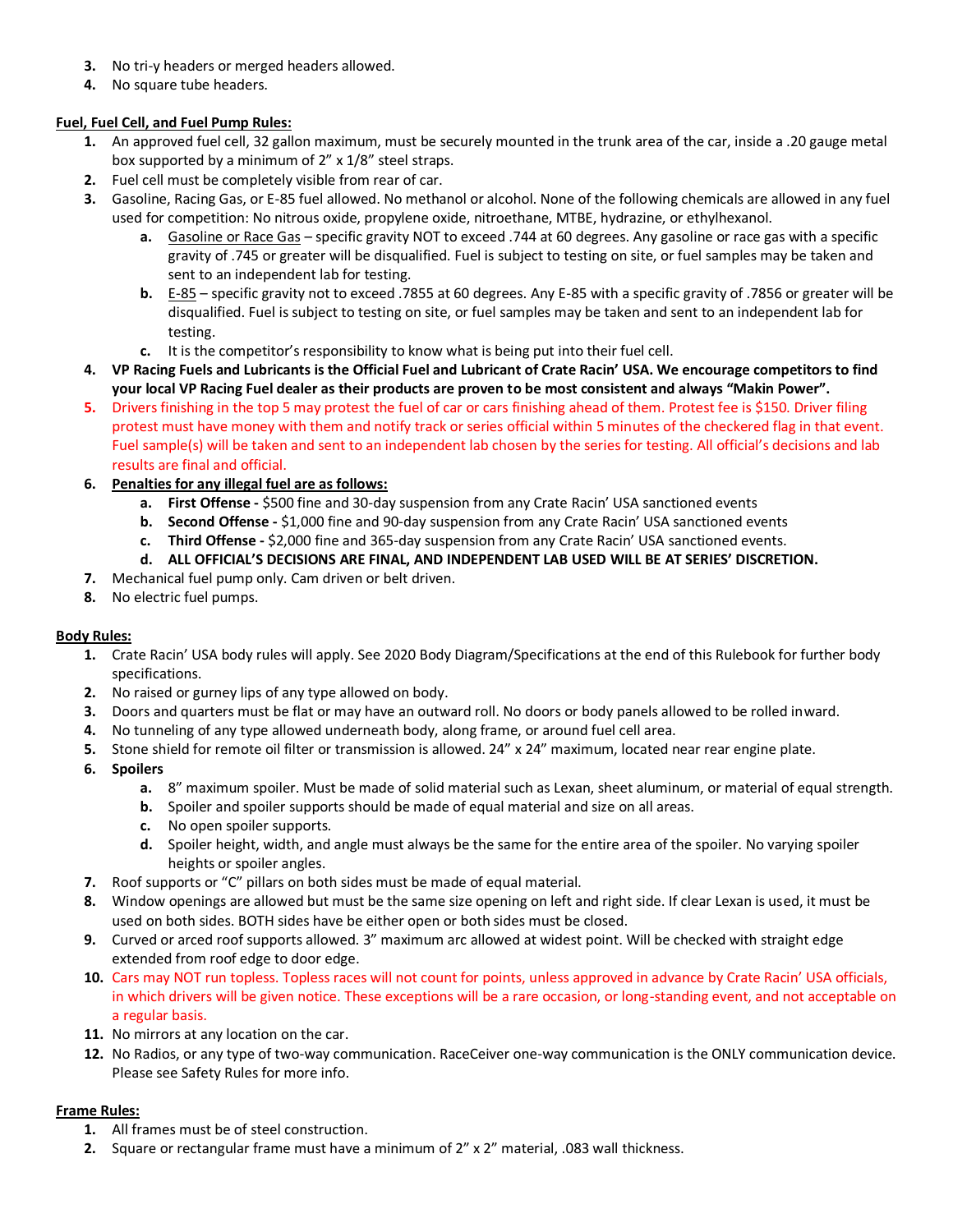**3.** Round frame tubing must have a minimum of 1 3/4" outside diameter, .083 wall thickness.

#### **Suspension Rules:**

- **1.** Standard Late Model suspension only. No spring loaded or shock type 4 bar rods. Only standard solid 4 bar rods.
- **2.** Standards Late Model suspension equals one (1) shock per wheel, except on left rear. Left rear is allowed two (2) shocks: one in front of rear end and one behind. Shocks must be mounted vertical to axle tube, not horizontal.
- **3.** No torsion bar on front or rear suspension. Sway bar ok.
- **4.** Standard one-piece bird cages. No split bird cages.
- **5.** Chassis brackets must be fixed. No movement.

#### **Shock Rule:**

- **1.** Shocks at any position on the car, including lift bar and torque arm shocks, must be constructed of magnetic steel or aluminum.
- **2.** Shocks of the "thru-rod" style are NOT permitted.
- **3.** Remote reservoirs are permitted.
- **4.** Each shock may have a maximum of two (2) external adjustment mechanisms. External reservoir may only have one (1) external adjustment. Adjuster mechanisms may not be hidden by the rod end. All adjusters must be located on the shock body, on the shock rod, or on the remote reservoir. Cockpit adjustable shocks NOT permitted.
- **5.** NO remote adjustment or shocks permitted. This includes electronic adjustment whether hard wired or wireless.
- **6.** Shock/Damper devices that are or can be referred to or defined as an "inerter" or referred to or defined as a "j-damper" are not permitted anywhere on the car.
- **7.** All official's decisions are final. Rules can and may be adjusted in order to maintain fairness. New or updated devices or suspension parts should be approved before use in competition.

## **Wheelbase Rule:**

**1.** 103" minimum wheelbase.

## **Roll Cage Rules:**

- **1.** All cars must have a suitable and deemed safe steel roll cage protecting the driver's compartment, including headrest.
- **2.** Side roll bars are mandatory and must extend into the door panels. A minimum of three (3) bars must be on the left side.
- **3.** Each bar must be at least 1 1/2" in diameter, with a minimum material thickness of .083".
- **4.** Roll cages must be welded to frame.

## **Transmission Rules:**

- **1.** Must have at least one forward and one reverse gear in working order.
- **2.** No straight drives or in and out boxes.
- **3.** Drive shafts must be painted white for safety.
- **4.** Carbon fiber drive shafts are legal.
- **5.** Ball spline transmissions strongly recommended to run carbon fiber drive shaft only for safety.

## **Brake Rules:**

- **1.** Steel brake rotors only.
- **2.** No carbon fiber, titanium, or other exotic material brake systems allowed.

#### **Wheel Rules:**

- **1.** Any brand or type of wheel allowed.
- **2.** Must be mounted with lug nuts.
- **3.** No knock-off or center-lock wheels.
- **4.** 14" maximum wheel width.
- **5.** Wheel covers must be securely fastened. Recommend that wheel covers have a minimum of 5 mounting points. Wheel covers having only 3 attachment points must be bolted on at all 3 points using a minimum 1/4" or 5/16" magnetic steel hex head bolt and fastening (nut assembly) system. Cars that lose a wheel cover may be subject to disqualification.

## **Tire Rules:**

- **1.** Hoosier Racing Tire D-21 stamped Crate Racin' USA and shoulder plated.
	- **a.** D-21 must punch 46 or harder when checked cold. Series' durometer is official durometer, and all official's decisions are final.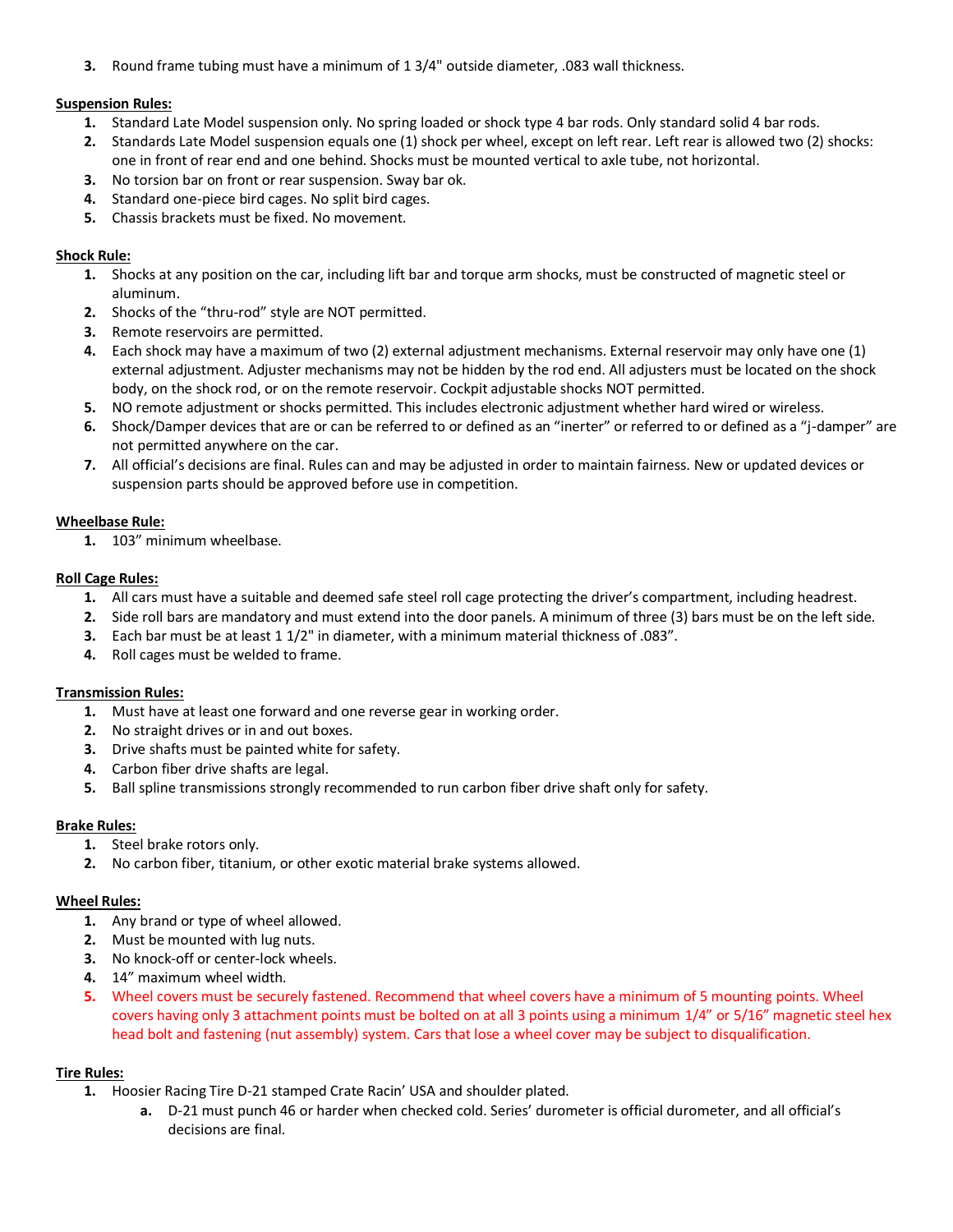- **b.** Any tire that fails to punch properly will be disqualified for remainder of the event. Any tire in question may be confiscated.
- **c.** No grooving, no siping, and no needling of the D-21 tire. Original factory grooves may be re-grooved. Grooves MUST maintain factory size, and no new grooves can be added. Official's discretion will be used, and all official's decisions are final.
- **2.** Hoosier Racing Tire D-55 stamped Crate Racin' USA and shoulder plated.
	- **a.** D-55 must punch 60 or harder when checked cold. Series' durometer is official durometer, and all official's decisions are final.
	- **b.** Any tire that fails to punch properly will be disqualified for remainder of the event. Any tire in question may be confiscated.
	- **c.** Grooving and siping are allowed on the D-55 tire. No needling allowed.
- **3.** Grinding/Buffing of tire is permitted. No visual cuts should be present on tires. Use of carbide/nail style discs is prohibited.
- **4.** All tire sidewall markings (i.e. compound, date code, shoulder plate, Crate Racin' USA, etc.) must be visible and not removed or covered.
- **5.** Tires must remain in factory manufactured condition. Any alterations from factory manufactured tire is prohibited. ALL decisions are FINAL. Series may or may not use laboratory testing to test for any alteration of tires, and tires must meet the factory supplied benchmark. If the inspected tire does not comply with this benchmark, the competitor will be disqualified. Series may use any means necessary to determine if tire(s) meet Hoosier supplied benchmark, and that decision is the sole discretion of the series. All decisions are final.
- **6. Warning:** Crate Racin' USA and Hoosier Racing Tire strictly forbids any chemical alteration of the tire carcass and/or tread compound, such as but not limited to tire soaking or use of tread "softener". Crate Racin' USA and Hoosier Racing Tire also forbid the physical defacement (altering, removal, or covering) of tire sidewall markings in any manner. Failure to comply with this warning could result in premature or catastrophic tire failure and may result in serious injury or death.
- **7.** Drivers finishing in the top 5 may protest the tire of car or cars finishing ahead of them. Protest fee is \$150. Driver filing protest must have money with them and notify track or series official within 5 minutes of the checkered flag in that event. Tire samples will be taken and sent to an independent lab chosen by the series for testing. All official's decisions and lab results are final and official.
- **8. Penalties for illegal tires:**
	- **a.** First Offense \$500 fine and 30-day suspension from any CRUSA sanctioned event
	- **b.** Second Offense \$1,000 fine and 90-day suspension from any CRUSA sanctioned event
	- **c.** Third Offense \$2,000 fine and 365-day suspension from any CRUSA sanctioned event
	- **d.** Failure to allow any tire(s) to be confiscated will result in an additional \$500 per tire fine added to any other fines and penalties. All decisions are final.

## **Weigh-In Rules:**

- **1.** Series officials reserve the right to weigh any car at any time during any event.
- **2.** The track scales or series scales used on site will be the official scales used to determine legality of weight.
- **3.** Heat race and B-Main/Consolation race winners, transfer cars, and any cars instructed to do so, must proceed directly to the scales to be weighed immediately after the completion of the event. Do not go to your pit area before crossing the scales, as this will result in a disqualification.
- **4.** The top 5 finishers in the feature event will be required to proceed directly to the scales at the completion of the main event.
- **5.** A car failing to make weight on the first attempt will be allowed to be backed off the scales and rolled back on for a reweigh. This will be allowed ONE time and under the supervision/direction of Crate Racin' USA officials.
- **6.** Any car weighing light after qualifying or heat race, that car will be penalized to the rear of the next scheduled preliminary event.
- **7.** Any car weighing light after the Main/Feature event will be penalized to the last finishing position.

## **Event Fines, Penalties, and Suspensions:**

- **1.** Pre-Race Technical Violation(s): Any technical violation(s) discovered during pre-race technical inspection, the driver will be notified of violation(s), and car must be fully in compliance before allowed to compete.
- **2.** Legality of Part(s): Any question concerning legality of part(s) by CRUSA or track technical inspector, the part(s) in question will be confiscated and sent to Chevrolet Performance or CRUSA for further inspection. The finish for this race will be held until legality of part is determined. Points, monies, and finish will be adjusted in the event of a disqualification. Any parts deemed illegal will be confiscated. Failure to allow confiscation of any part will be penalized the same as an inside the sealing system engine infraction and penalized accordingly (see Engine Option #1 Penalty #1).
- **3.** By entering and/or competing in any Crate Racin' USA sanctioned event, drivers, car owners, and team members waive any right to file an appeal. All official's decisions are final.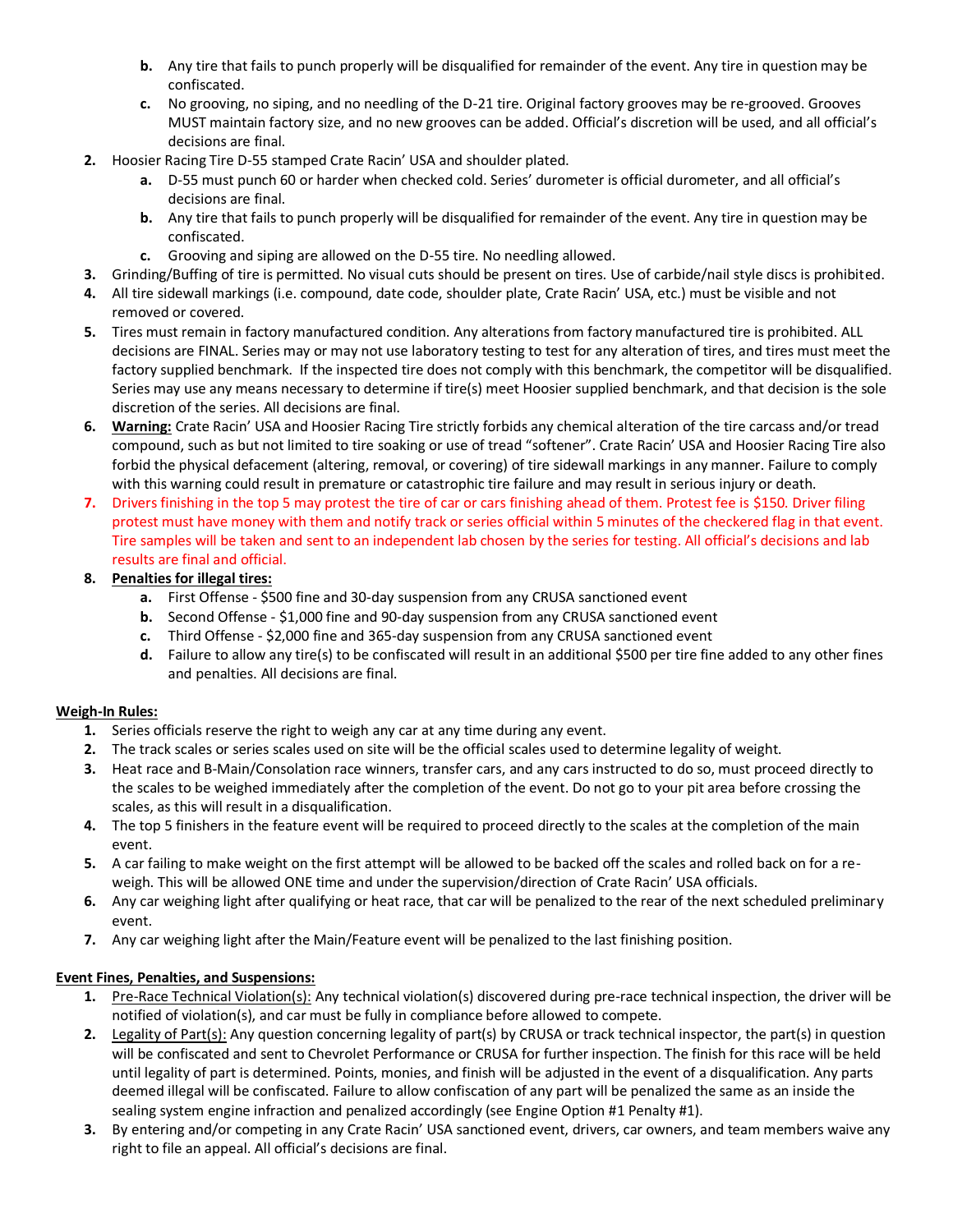- **4.** All decisions of series officials and/or the promoter regarding the application or interpretation of the rules, and the scoring of finishing positions shall be non-litigable. All participants agree that they will not initiate any legal action against Crate Racin' USA, LLC, the promoter, or officials to challenge any decision, to seek monetary damages, to seek injunctive relief, or to seek any kind of legal remedy. Any such legal action pursued by a participant which violates this provision, the participant (driver) and/or owner expressly agrees to reimburse Crate Racin' USA, LLC for all its attorney fees and costs in defending against such legal action.
- **5.** By signing the annual membership/registration agreement, participants agree that they will comply with the written rules and procedures of Crate Racin' USA, LLC. If the participant breaches this membership/registration agreement, he or she will be liable for actual and liquidated damages sustained by Crate Racin' USA, LLC.

## **Code of Conduct and Conduct Penalties:**

- **1.** Drivers, car owners, and teams are to always conduct themselves in and orderly and professional manner while competing at any CRUSA sanctioned event. Series director will judge incidents of conduct accordingly and use the following criteria to asses any penalties upon a driver, car owner, or race team as necessary.
- **2.** Driver will be notified of penalties that have been levied by the series director. All series director's decisions are final.
- **3.** Series director may choose to levy monetary fines, suspension from sanctioned events, and deduct points as deemed necessary by the rules infraction or actions taken by a driver at any time. Series and tracks reserve the right to enforce or levy fines, points penalties, require changes, or suspension from competition for any actions deemed detrimental to the sport, series, or track. This includes, but is not limited to, social media posts, and/or derogatory or distasteful statements/slogans/photos/graphics on cars or any other driver related material visible to the public (i.e. helmets or driver's suits, trailer or transporter, etc.).
- **4.** Series will adhere to, and uphold any suspension levied on a driver by a specific track. If a driver has been suspended or barred from entering the property, that will be upheld by the series. Series and sanctioned event do not overrule a track's decision to refuse entry to any driver, car owner, or crew member.
- **5.** NOTE: These rules are not intended to eliminate competition or accidental contact. However, they are intended and may be used to penalize deliberate contact and/or over-driving or deemed deliberate acts of aggression towards other drivers.
- **6.** No driver will be allowed to compete/participate while under the influence of any alcoholic beverage or illegal/controlled substances. If a driver is found to be participating in such a manner, that driver will be immediately suspended and removed from competing.
- **7.** Any competitor that verbally abuses a series or track official by using profane and/or disrespectful language is subject to a fine of \$100 for the first offense. A \$300 fine, one-race suspension, and loss of points for the second offense. After a second offense, driver is subject to 30-day or longer suspension and loss of points as determined by officials.
- **8.** Any physical confrontation, either on the track or in the pit area, will result in the aggressor(s) being suspended for one race, loss of points, and \$300 fine for the first offense. A second offense will result in the driver being suspended for the remainder of the seasons, and a \$500 fine.
- **9.** Any driver who enters another driver's pit area, or approaches another driver's car on the speedway, will be deemed the aggressor. Away from either driver's pit area, both drivers will be considered aggressors. Drivers should be aware that they are responsible for any member of their race team, and the above penalties will apply to the driver concerned even if the driver is not directly involved.
- **10.** In the event of a felony conviction of a driver, team member, or team sponsor, disciplinary action could be a minimum of a 365-day ban from the series beginning with the date of the conviction or the date of the completion of any incarceration to said conviction, whichever date shall last occur.
- **11.** Disciplinary action may also include, but is not limited to, the right of the series organizers and officials to suspend either temporarily, or permanently, any driver, team member or sponsor, whose actions, in the sole opinion and discretion of the series organizers and officials, may have resulted in, or may result in harm or detriment to Crate Racin' USA.
- **12.** Any incidents occurring during the last five events of the season, may result in penalties being applied to the beginning of the following season.
- **13.** Any incident(s) that are judged to be deliberate acts of aggression, whether on or off the track, under green or caution, will result in disqualification and a monetary fine to be determined by series' officials.
- **14.** Series officials reserve the right to increase the above penalties, by either adding additional money, suspension time, or points loss, depending on the severity of the incident.
- **15.** Series officials reserve the right to revoke a competitor's membership at any time. All official's decisions are final.
- **16.** Any threat of, or legal action taken or levied against the series by a driver/race team, will immediately result in that driver's indefinite suspension from competition in any/all Crate Racin' USA sanctioned divisions and events.
- **17.** Any disqualification, other than a weight violation, will result in no points and no money for the event. Weight violation will move the driver to the end of the finish order.
- **18.** The decisions made and disciplinary actions taken by the series and officials hereunder shall not be appealed by the driver, team member, or team sponsor affected thereby.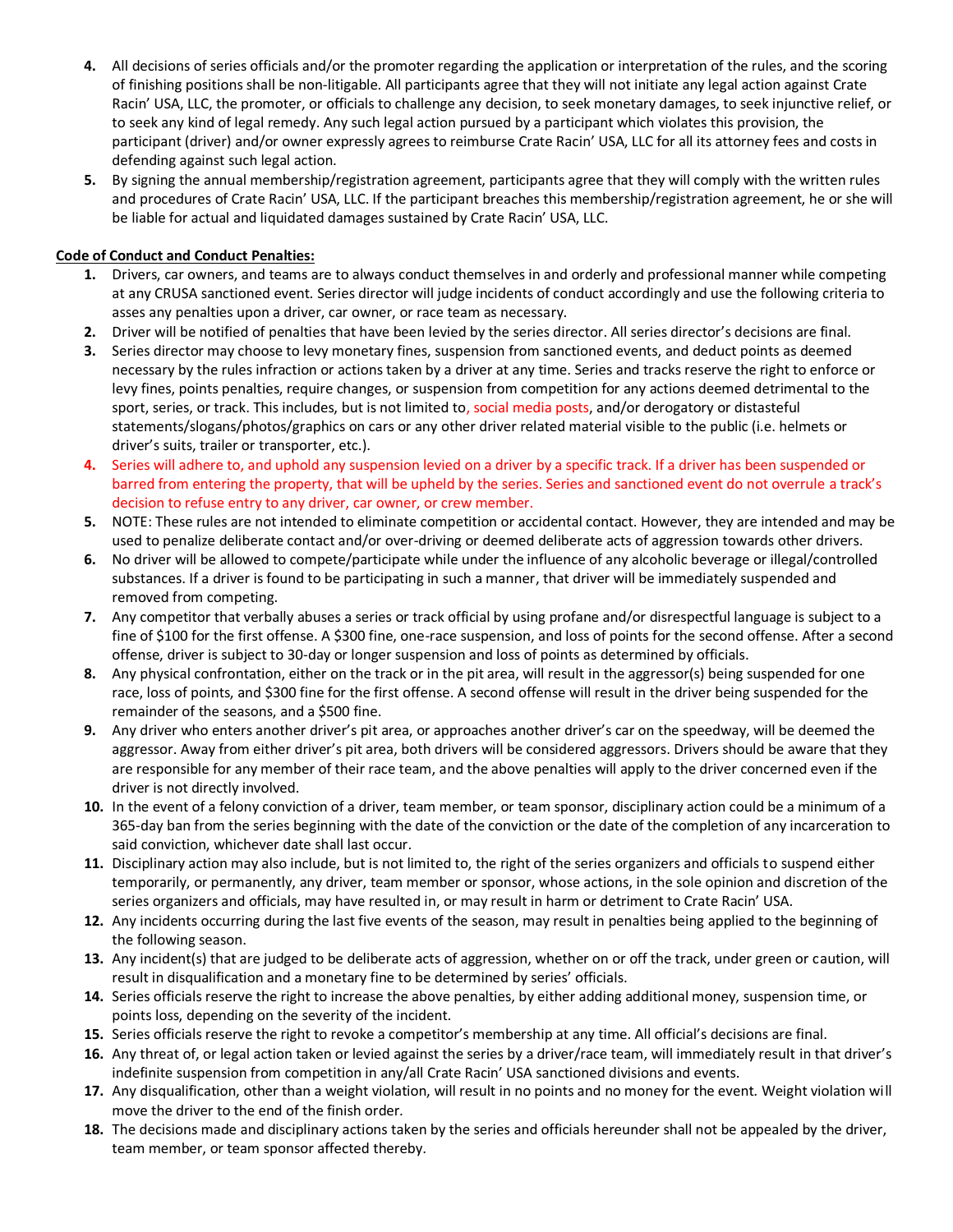#### **19.** ALL OFFICIAL'S DECISIONS ARE FINAL.

## **ATTENTION CAR OWNERS AND DRIVERS:**

Please remember that we are here and can race because of the fans, promoters, and sponsors. If they don't benefit, we won't benefit. While we understand that this competition involves substantial financial stakes, there is no excuse for bad or unruly behavior which would tend to bring the series, tracks, or sponsors into disrepute.

**PLEASE NOTE:** By entering, qualifying, and/or competing in a Crate Racin' USA event, you are accepting these rules and regulations as being those under which you are prepared to race. Any driver entering and competing in a Crate Racin' USA event acknowledges and accepts the following: Crate Racin' USA and its assigns may use the drivers names, pictures, likeness, and performance in any way, medium, or material, including without limitation by and through, television, radio, air wave: cable and satellite broadcasts, film productions, videotape reproductions, audiotape reproductions, transmissions over the internet, and public and private on-line services authorized by the Crate Racin' USA and the like, before, during, and after the event, for promoting, advertising, recording or reporting in the event or any other Crate Racin' USA sanctioned event, and do hereby relinquish all rights there to for these purposes, provided however, that the car owner and driver shall retain the exclusive use of its or his/her name, picture and likeness in connection with product endorsements and the sale of products, services, concessions, and merchandise.

# **2020 Crate Racin' USA Weekly Racing Series Points Structure:**

**8 Or More Cars:**

1. 50 2. 49 3. 48 4. 47 5. 46 6. 45 7. 44 8. 43 9. 42

10-THRU FIELD 41

NON-EVENT QUALIFIER OR DOES NOT START FEATURE RACE: 25

## **Less than 8 Cars:**

1. 40

- 2. 39
- 3. 38
- 4. 37
- 5. 36
- 6. 35
- 7. 34

NON-EVENT QUALIFIER OR DOES NOT START FEATURE RACE: 25

POINTS WILL BE CALCULATED USING THE BEST 14 WEEKLY FINISHES OVER THE WEEKLY RACING SEASON THAT RUNS FROM MARCH 29, 2020 THROUGH SEPTEMBER 27, 2020. IF A DRIVER COMPETES IN MULTIPLE EVENTS DURING THE WEEK THAT BEGINS ON MONDAY AND ENDS ON SUNDAY, ONLY THE DRIVER'S HIGHEST EVENT POINT TOTAL FOR THE WEEK WILL COUNT IN THE BEST 14 FINISHES.

Drivers will have the option to run for Weekly Racing Series points at National Touring Series events. Drivers MUST state their intentions of which points they will want to count at Driver Registration at National Touring Events. Driver can ONLY run for one points structure and MUST claim their intentions before the start of the racing program.

Tracks may make-up Weekly Racing Series events by scheduling Double Feature/Make-Up events, but no Double Points races. Tracks wishing to schedule a Make-Up/Double Feature event MUST contact the Crate Racin' USA office by no later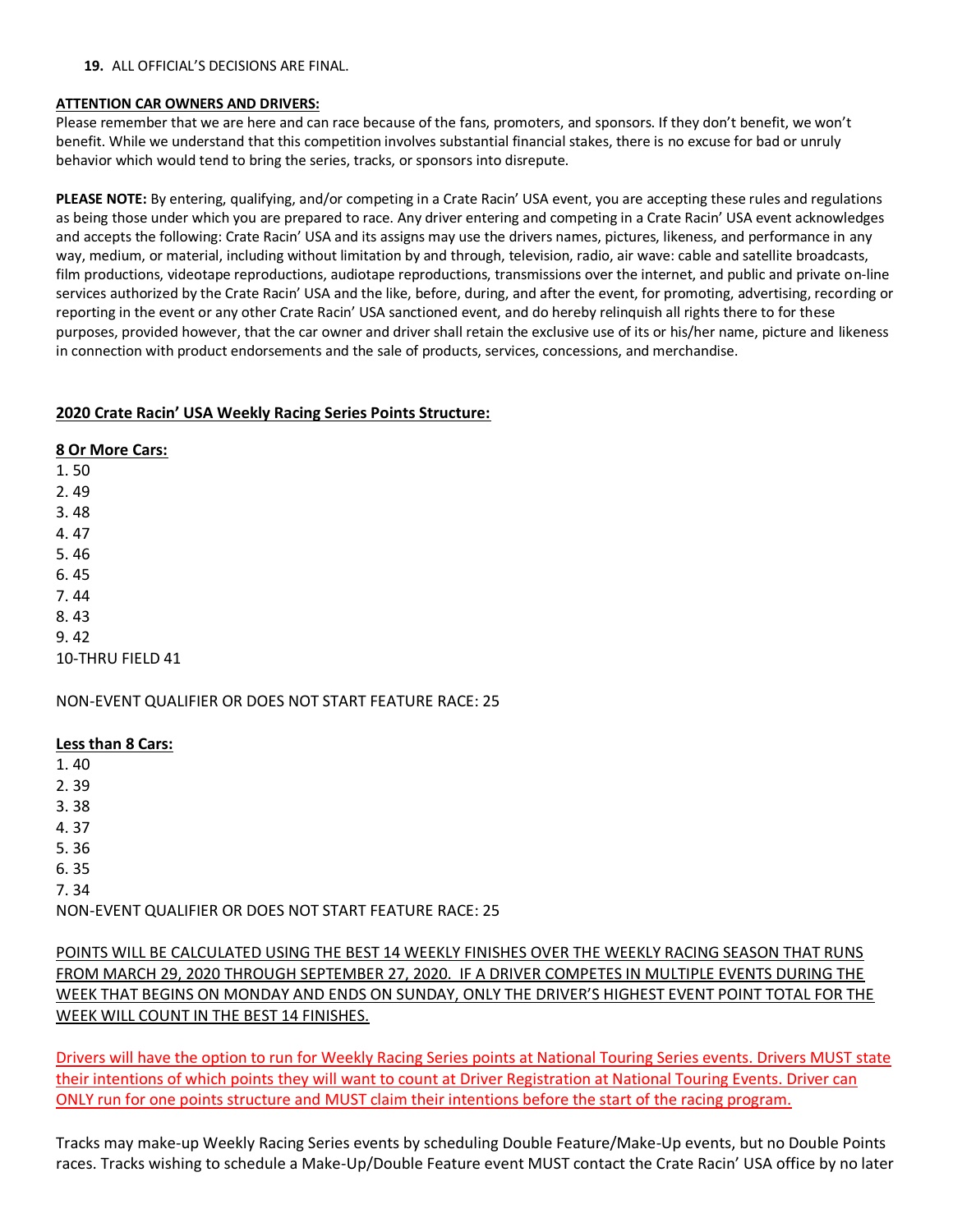than 5 P.M. the Monday of the week that the event is to be ran. Failure to do so could result in your request for Make-Up event being denied.

The Series reserves the right to deny or approve Double/Make-Up Features to insure fairness to both competitors and fellow tracks/promoters. Series will make every effort possible to work as a liaison between all parties to ensure fairness and the best possible chance to make such an event successful.

Sanctioned tracks will NOT be allowed to schedule Double/Make-Up Feature events in the final two weeks of the Weekly Racing Series season.

Sanctioned tracks are required to enforce the technical and points procedure rules and regulations of the division as fairly and completely as possible.

The Series does not govern, dictate, or require a certain format for sanctioned speedways and how they determine heat or feature race lineups. This allows each track to do what works best for their area and customer. We do request that races are carried out with fairness in competition to each competitor. If there is cause for concern that races are being manipulated or setup with unfairness towards any competitors or area tracks, the series reserves the right to intervene and setup a reasonable solution/procedural program suitable for all parties.